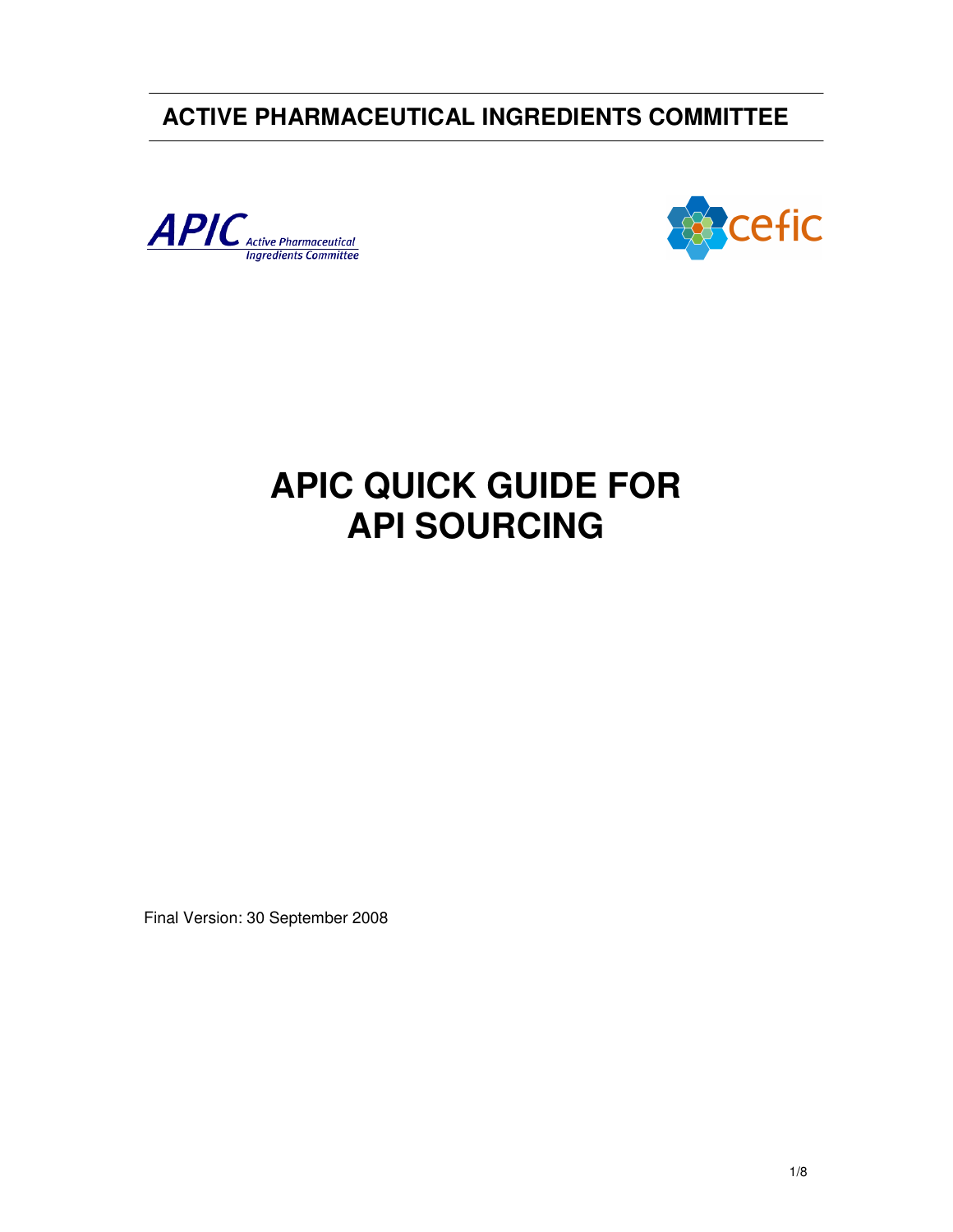# **APIs from Legitimate and Reliable Sources**

#### **1. Introduction**

Counterfeit and sub-standard APIs are increasingly present. Not only are they a fact of non-compliance but also they form a serious and increasing risk for patient safety. Various initiatives have been taken such as the founding of the FDA Counterfeit Drug Task Force, the European Commission's current "Public consultation in preparation of a legal proposal to combat counterfeit medicines for human use" and the WHO Program "IMPACT" (International Medical Products Anti-Counterfeiting Taskforce).

This document focuses on the interaction between the API manufacturer and the medicinal product manufacturer and provides possible measures that may be taken by both partners in order to ensure only non-rogue APIs are used in the manufacture of medicinal products. The proposed measures are considered as elements out of a whole puzzle. A risk-based approach should be applied to determine the necessity and value of the individual proposals, alone or in combination.

The document does not address in detail the vendor qualification process as it is taken for granted that APIs are only purchased from suppliers that have been thoroughly evaluated and approved by Quality Assurance in line with GMP requirements.

#### **2. Supply Chain: Agents, Brokers, Distributors, Repackers, Relabelers**

As a general principle, the shorter the supply chain, the more secure it will be. This is reflected in the EU GMP Guidelines, Part 1 (5.26) specifying that starting materials (APIs, excipients) should be purchased, where possible, *directly* from the producer.

In addition to the length of the supply chain, any changes on the original container  $-e.g.$ by repackaging, relabeling – should be considered as an additional risk for alteration and should therefore, whenever possible, be avoided.

There is no doubt that the entire supply chain needs to be assessed from a quality perspective, covered by an effective supplier qualification program and the same principles as described in the following sections for the direct supply form API manufacturer to drug product manufacturer should be applied. This already starts at the point of selecting the contractor for transportation of the API (see also ICH Q7, 10.23).

#### **3. On Site Visits / Audits**

# **3.1. Visits**

A thorough knowledge of the supplier is a key element. Therefore, a close and stable relationship between the manufacturer of the API and the drug product manufacturer should be achieved by using various means of contact. A regular exchange between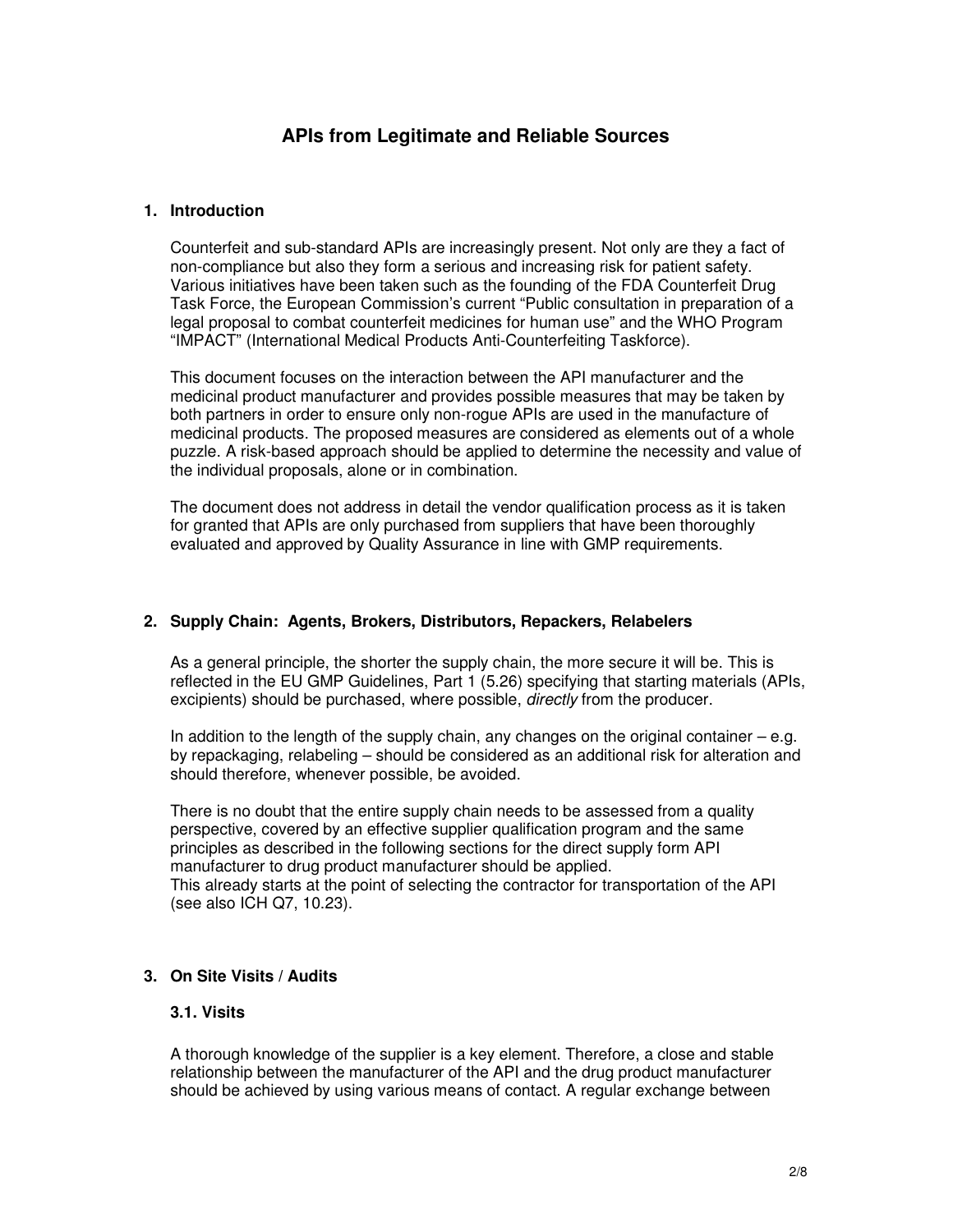sourcing- and purchasing people and the supplier contributes to strengthening this relationship, especially if the contact also includes regular visits on site. Site visits should not be restricted to the manufacturing site alone; intermediaries in the supply chain should be covered as well. It should be ensured that representatives of the purchasing department have a good GMP- and regulatory awareness and technical understanding so that these visits are as beneficial as possible, also in relation to compliance.

# **3.2. Audits**

An audit is considered the most effective way of verifying concrete and compliant manufacturing incl. distribution of APIs. However, apart from the fact that an audit is very time-consuming it only provides a snapshot of the situation and there is no 100% guarantee that evidence for any occurring counterfeiting activities may be identified. Nonetheless, there are various elements in a quality audit that may increase that probability and that respectively may confirm the reliability of the manufacturer.

#### **3.2.1 General**

Whenever possible, the audit should be executed when an actual production campaign is ongoing.

Requests for changing the agenda at short notice during the audit, e.g. revisiting areas on another time or day, may be a useful approach to confirm the consistency of operations on site.

#### **3.2.2 Warehouse**

The walk-through in the warehouse supports the verification of the materials management capability with respect to claimed annual production of the API and storage capacity.

Checking for the presence of intermediates or APIs in the warehouse that have been purchased and could be subject for relabeling or of APIs intended to undergo a reprocessing may lead to the identification of different sources of materials than claimed. The list of approved vendors should also be reviewed for this purpose.

The review of the materials management system and material movements (booking in/out) of concerned API starting materials, intermediates and the final API is another possible source of information in the warehouse. However, confidentiality with respect to other customers' names needs to be respected.

#### **3.2.3 Production**

The walk-through in production should cover the verification of the necessary equipment and necessary utilities by cross-checking with the production instruction and/or process flow chart.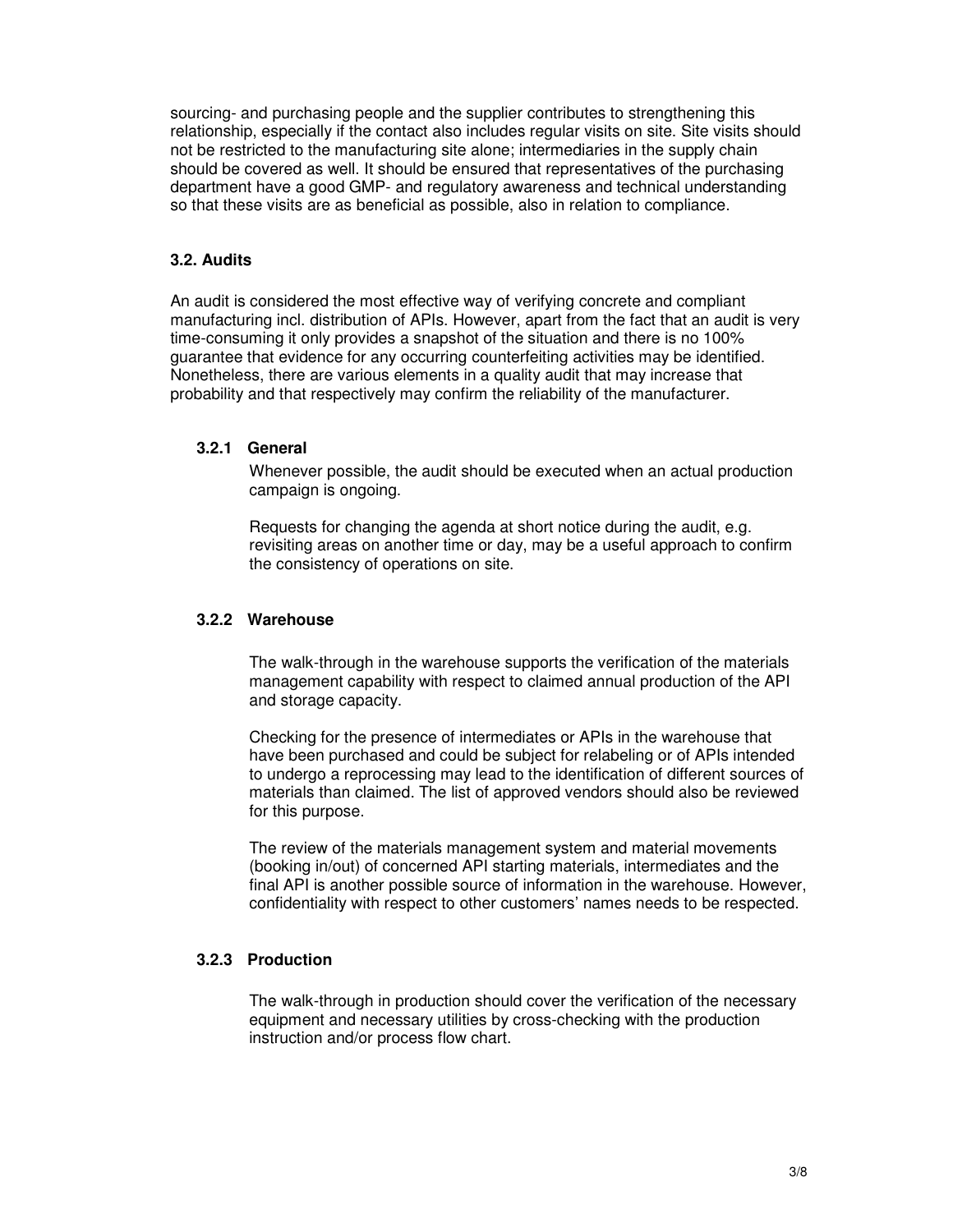#### **3.2.4 Document Review**

The review of master production instructions as well as analytical methods and specifications for raw materials, intermediates and the API as well as of executed documents/raw data and cross-checks with the regulatory document (e.g. DMF, CMC section, CEP dossier) is an important element in verifying regulatory compliance.

One can also verify the availability of production records and/or analytical raw data as well as retained samples (where applicable) of raw material, intermediates and API batches for specific batches that were either identified from the review of the stock cards/materials management system, product quality review or from supplied batches.

The timely and sequential correlation of equipment use logbooks in production and QC laboratory, production batch records (incl. electronic raw data), cleaning records and analytical raw data (incl. date/time on equipment printouts such as balances, chromatographic systems etc.) is a good indicator for on site production.

The review of the documentation related to seals (specifications – testing/approval according to specifications – reconciliation documentation – authorized persons identified and documented…) may be added.

A spot wise review of analytical raw data from stability studies (not only the summary table) as well as of the logbook of the stability chambers (e.g. date of sample in/out) and the check for physical availability of the stability samples should be included.

The adequate involvement of the drug product manufacturer in case of changes that can impact the quality and/or regulatory compliance of the API may be verified by the reviewing the history of changes and individual change request cases related to the production and testing of the API (incl. intermediates, raw materials),

#### **4. Supporting Documentation**

The availability of certain documents that are regularly available and up-dated, where applicable, may be considered as one efficient element in the continuous supplier monitoring process.

#### **4.1 Inspections, Inspection history**

As part of the initial evaluation of a potential API supplier the GMP inspection history, with respect to inspecting regulatory body, inspection date, inspected areas (as far as this information is / is made available) and the inspection results should be reviewed. A regular up-date of the inspection history as part of the supplier monitoring and requalification process should be performed.

On the other hand, as these inspections are not mandatory for APIs e.g. used in medicinal products for the EU, the non-availability of an inspection history may not lead to the conclusion that this API supplier is less reliable.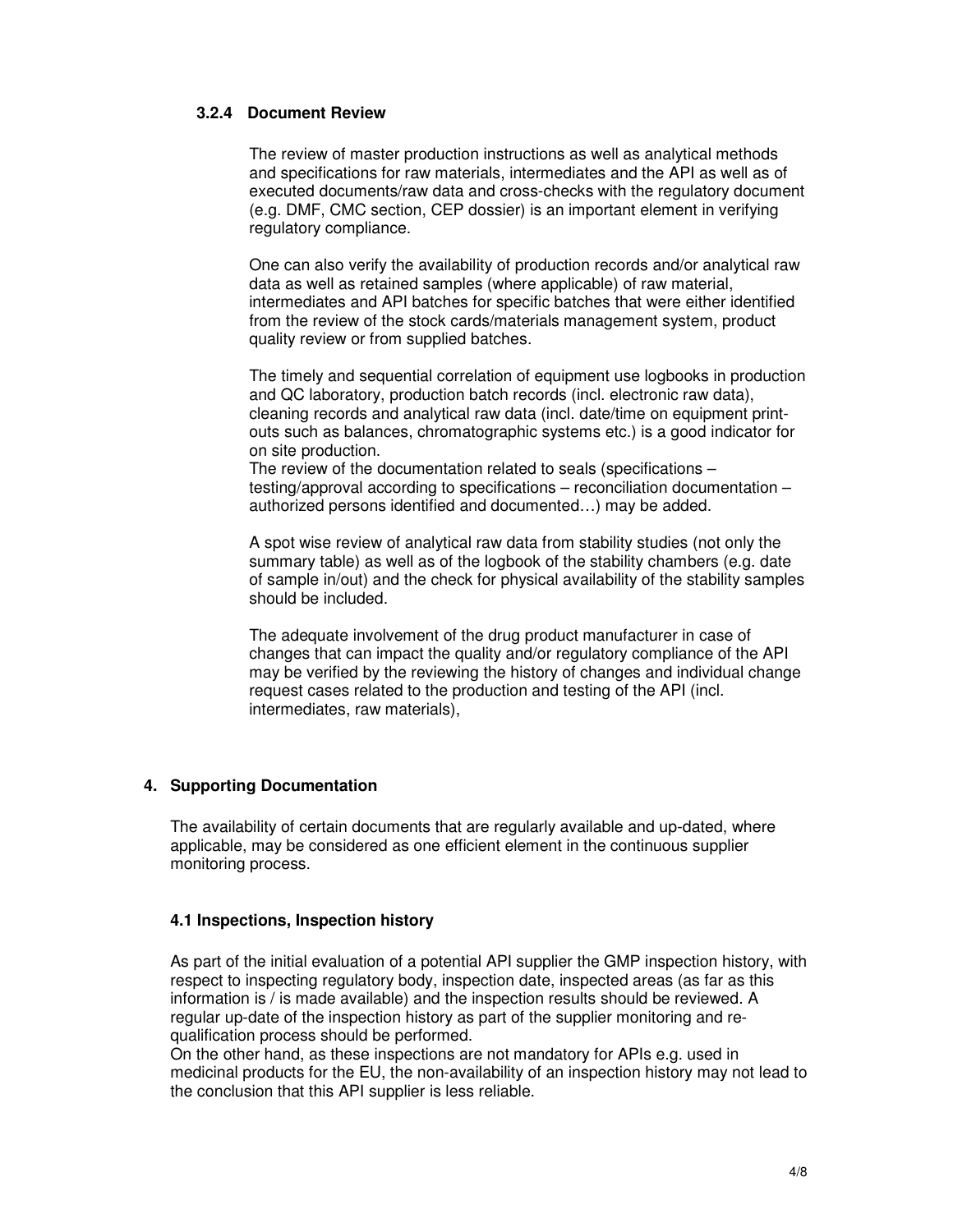# **4.2 GMP certificates**

GMP certificates of the API manufacturer, where available (see 4.1), should be provided, ideally as authentic copies.

# **4.3 Certificate of Analysis**

A thorough review of Certificate of Analysis, against regulatory documents (e.g. DMF, CMC section, CEP dossier) and in-house specification respectively, and with respect to GMP compliance (ICH Q7, 11.14) should be performed as part of incoming release testing of APIs. Suppliers involved in counterfeiting *could* apply improper documentation practices.

In case of agents, brokers etc. being involved in the supply chain it is recommended to insist on a certificate of analysis issued by the original manufacturer of the API (see also 2.). Where a new certificate of analysis is prepared by agent, broker, distributor, there should be a reference to the name and address of the original manufacturer and a copy of the original batch Certificate should be attached, as specifically required by ICH Q7 11.43, 44

#### **4.4 Certificate of Compliance, Compliance Commitment**

A certificate of compliance issued by the API manufacturer, either as a separate document or as part of the certificate of analysis, which certifies that a specific batch has been manufactured according to ICH Q7 GMP requirements and in line with the applicable Registration Documents can provide additional assurance related to the awareness of the manufacturer on the quality and regulatory expectations of the customers.

#### **4.5 On-going stability program**

A GMP compliant manufacturer has an on-going stability program for its APIs (ICH Q7, 11.5). At least one batch of the API manufactured per year is added to the stability program and tested at least annually. A regular up-date of the program provided by the API manufacturer, not necessarily including stability data, gives additional assurance for actual and compliant systems.

#### **4.6 Product Quality Review**

The major objective of the Product Quality Review (ICH Q7, 2.5) is to evaluate the compliance status of the manufacture (process, packaging, labelling and tests) and to identify areas of improvement based on the evaluation of key data. It includes a review of critical in-process controls and critical API test results, of batches that failed to meet specification, of changes carried out, of the stability monitoring program, of quality-related returns/complaints/recalls and of the adequacy of corrective actions. Due to the comprehensive information included, the Product Quality Review provides a good overview of the manufacture of a certain API.

The document should be reviewed during an audit or as a minimum an approved executive summary should be made available by the API manufacturer.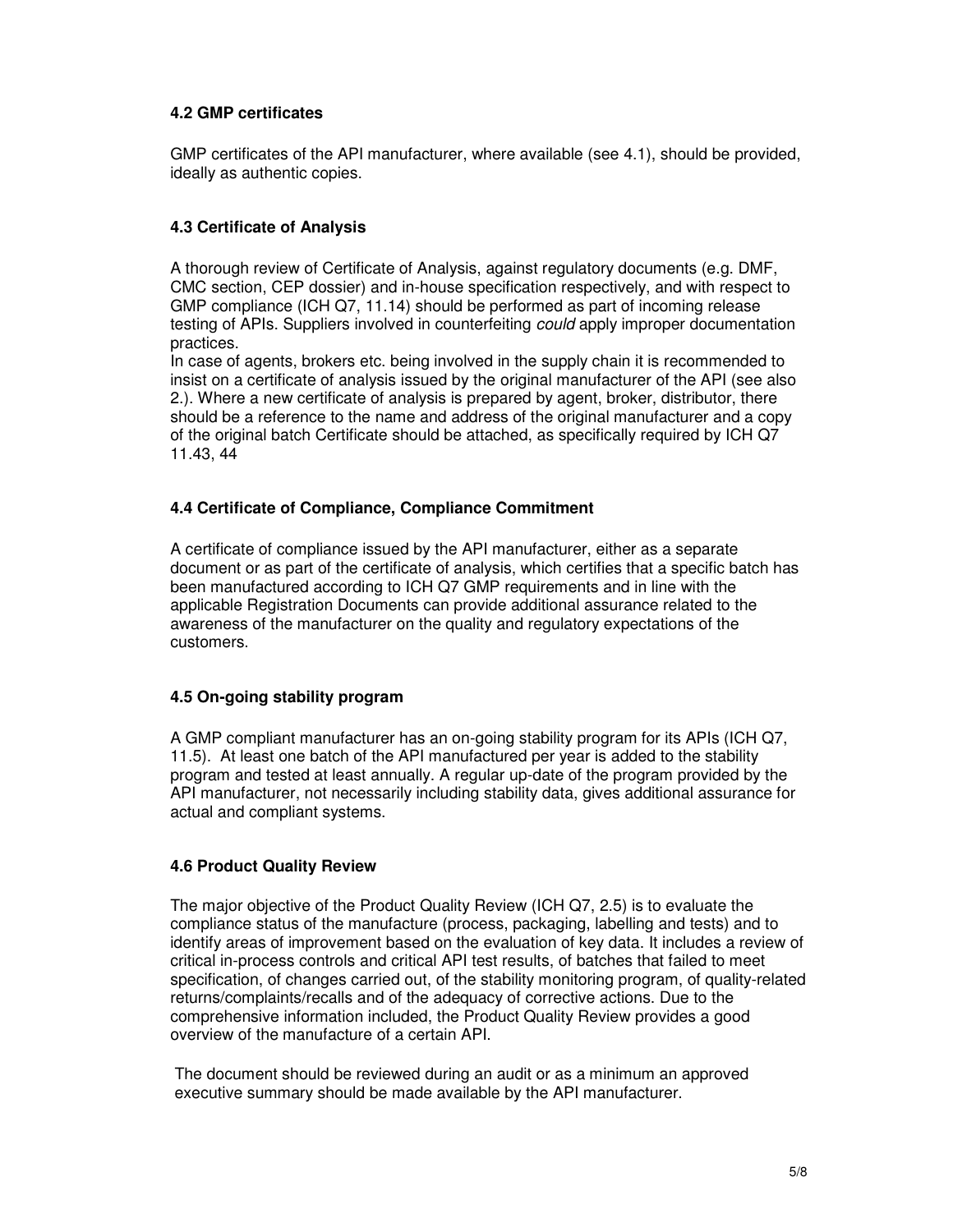### **4.7 Quality Agreement**

The quality agreement as a tool to clearly define the GMP responsibilities strengthens the awareness of liabilities of both partners. The extent and level of detail of the agreement may vary and can depend on the material supplied, e.g. generic API versus exclusively synthesized API, but it should at least address

- name of the product
- mutually agreed specification (if not covered by supply agreement)
- manufacturing site
- applicable cGMP standards, e.g. ICH Q7
- compliance with the DMF or with other registration documentation
- GMP audits related to the API (e.g.  $3^{rd}$  party auditing)
- documents to be provided by the manufacturer, e.g. certificate of analysis, certificate of compliance, inclusion of copies of respective master documents may be addressed
- arrangements for transportation and transport packaging (see 5.), e.g. description and degree of tampering proof seal to be used, inclusion of a copy of the master drum label may be considered
- deviation handling
- handling of and response to complaints
- change management: involvement of the customer with respect to notification and approval
- list of approved signatories may be included

#### **5 Packaging: labeling, tamper-proof sealing**

If the API manufacturer provides examples/templates of master labels, which he uses to label the containers, this supports the drug product manufacturer in identifying any manipulation on the material on its way from the manufacturer to the recipient.

The use of tamper-resistant packaging closure by the manufacturer provides additional assurance that the material was not adulterated on its way from the manufacturer to the drug product manufacturer. A manufacturer-specific design of the seal is recommended to be used; the use of unique seals may be considered. The communication of the type of seal, by the manufacturer to the user, completes the information chain.

#### **<sup>6</sup>. Material Inspection, Sampling, Analysis, Impurity Profile**

At the point of receipt the first relevant action is to carefully perform the visual inspection of all the containers of the API. Attention shall be paid to the integrity and type of the sealing as well as to the special attributes added by the manufacturer (see above 4.7, 5.) such as label design, seal number and design.

The applied sampling regime related to the number of containers sampled, number of samples taken per container, analysis of individual and/or pooled samples as well as the extent of analysis, varying from identity test to full analysis may influence the probability of identifying counterfeiting, provided it may be identified by analytical means.

A risk-based approach, considering the qualification status of the supplier, may be chosen to define the extent of sampling and testing, considering the requirements for drug product manufacturers (e.g. Annex 8 to EU GMP Guidelines).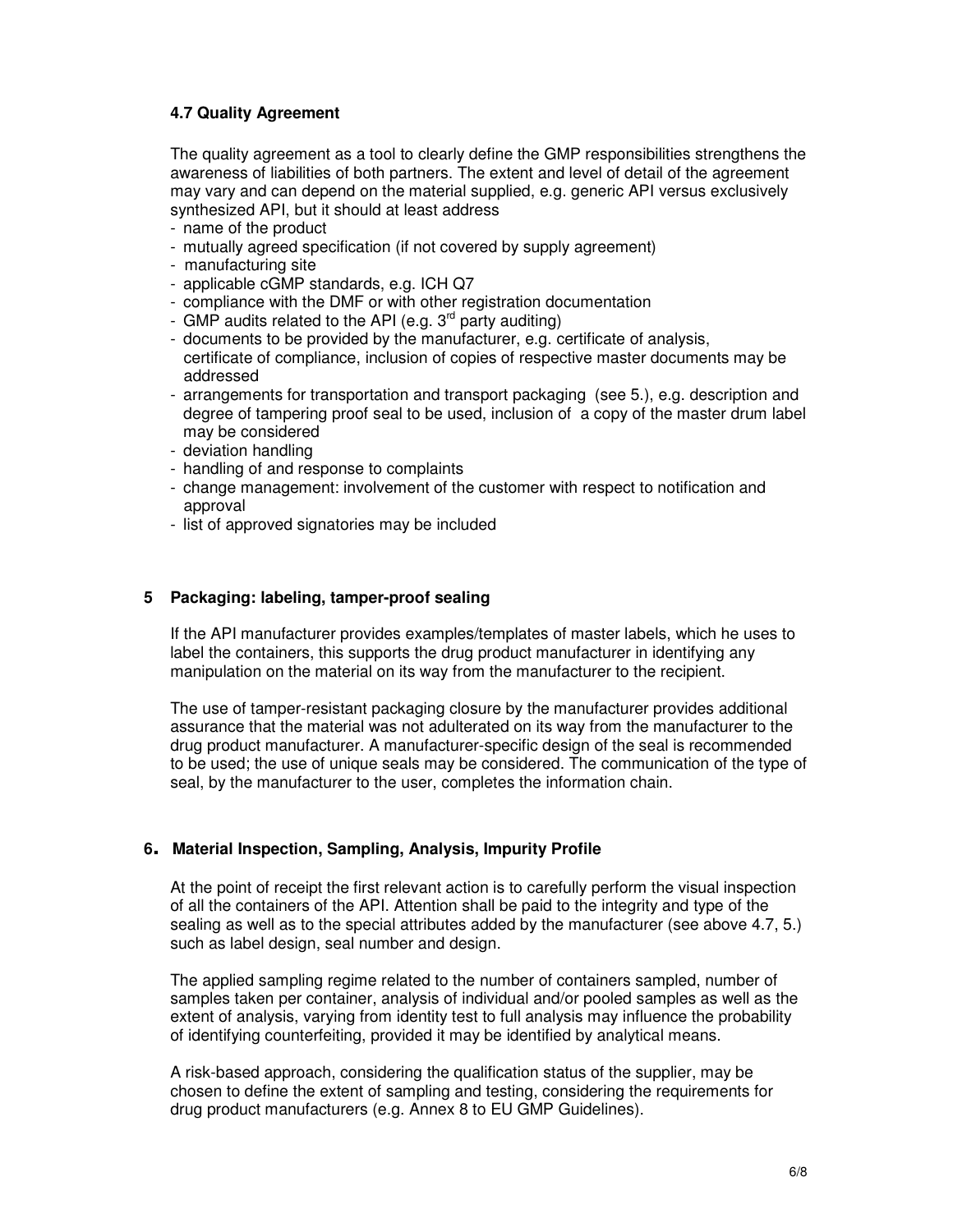The impurity profile is normally dependent on the production process and origin of the API. The comparison of the impurity profile of a current batch with either previous batches or data provided by the manufacturer (e.g. as part of the regulatory submission) may help in order to identify changes related to modifications in the production process and may indicate whether the API might originate from a different manufacturer than the supposed one.

It is recommended to check the current (im)purity profile and compare it with former quality in regular intervals, at least once a year.